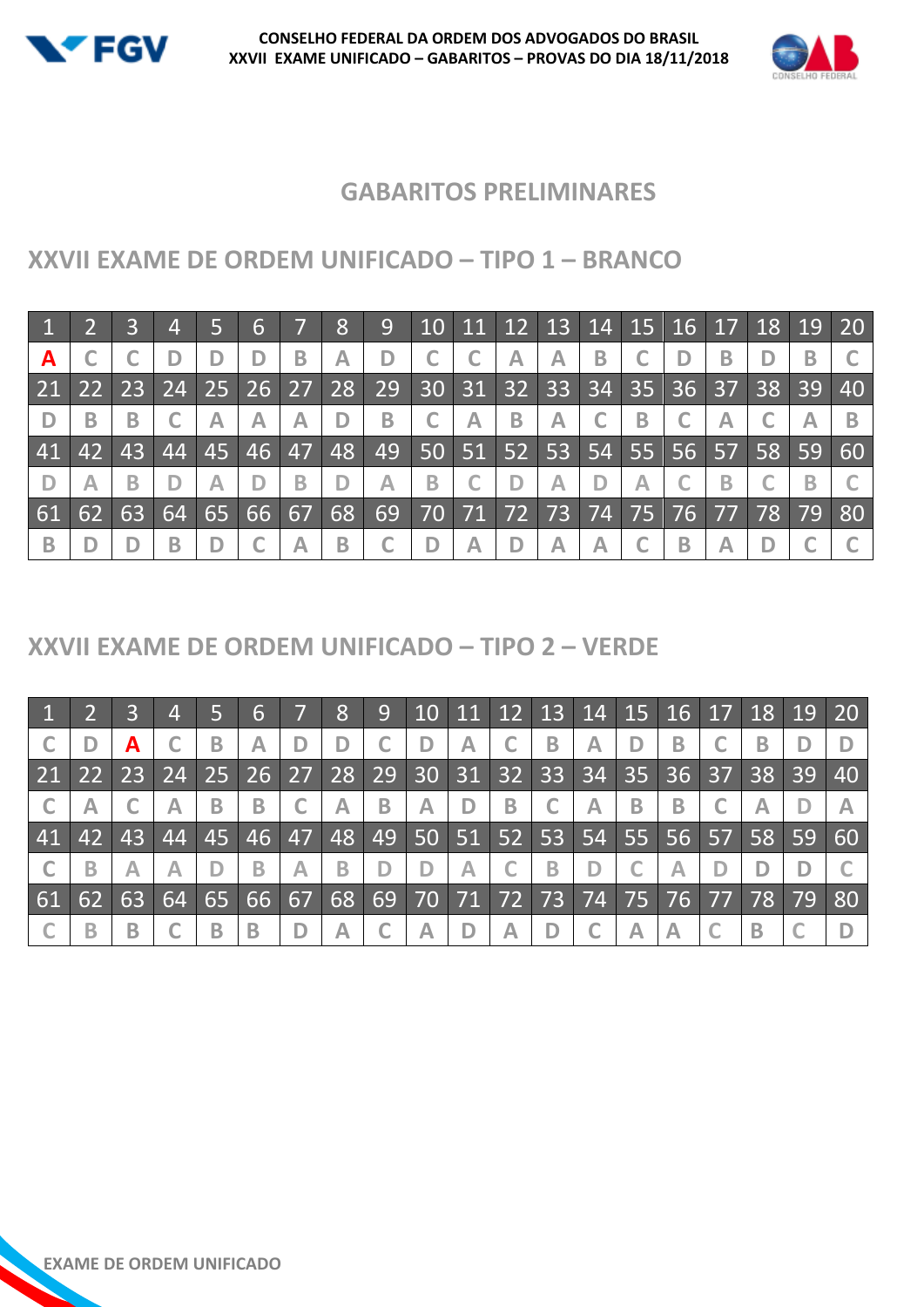



## **GABARITOS PRELIMINARES**

# **XXVII EXAME DE ORDEM UNIFICADO – TIPO 3 – AMARELO**

|                         |    |    | $\overline{4}$                                            |   | 6           |   | 8                       | 9 <sup>°</sup>          |   |              |                         | 10   11   12   13   14   15   16   17   18   19   20 |            |             |   |   |                |    |       |
|-------------------------|----|----|-----------------------------------------------------------|---|-------------|---|-------------------------|-------------------------|---|--------------|-------------------------|------------------------------------------------------|------------|-------------|---|---|----------------|----|-------|
|                         |    | B  | Α                                                         | A |             |   | D                       | D                       |   |              | B                       |                                                      | A          | A           | B |   |                |    |       |
| 21                      |    |    | 22   23   24   25   26   27   28   29   30   31   32   33 |   |             |   |                         |                         |   |              |                         |                                                      | <b>134</b> |             |   |   | 35 36 37 38 39 |    | 40    |
| D                       |    | B  |                                                           | A | B           | B | $\overline{\mathsf{A}}$ | B                       | D |              | $\overline{\mathsf{A}}$ | $\overline{\mathsf{A}}$                              |            | $\bigwedge$ |   | B |                |    |       |
| 41                      | 42 | 43 |                                                           |   | 44 45 46 47 |   |                         | 48 49 50 51 52 53       |   |              |                         |                                                      | 54         |             |   |   | 55 56 57 58 59 |    | $-60$ |
| $\overline{\mathsf{A}}$ |    | B  |                                                           | A | D           | D | B                       | B                       | A | $\mathbb{A}$ |                         |                                                      | D          | В           |   |   |                | B  |       |
| 61                      | 62 | 63 |                                                           |   | 64 65 66 67 |   |                         |                         |   |              |                         | 68 69 70 71 72 73 74                                 |            |             |   |   | 75 76 77 78    | 79 | 80    |
| B                       |    |    |                                                           | B | D           | B | C                       | $\overline{\mathsf{A}}$ | A | $\bigwedge$  |                         |                                                      | Α          |             |   | B |                |    |       |

## **XXVII EXAME DE ORDEM UNIFICADO – TIPO 4 – AZUL**

|                 |    |                 | $\overline{4}$                      |   | 6           |   | 8           | 9 |              |              |             |              | $10$ 11 12 13 14 15 16 17           |                                  |                         |   |    | 18 19 20 |                 |
|-----------------|----|-----------------|-------------------------------------|---|-------------|---|-------------|---|--------------|--------------|-------------|--------------|-------------------------------------|----------------------------------|-------------------------|---|----|----------|-----------------|
| D               |    |                 |                                     | A | B           | A |             |   | D            | $\mathbb{A}$ | $\mathbf B$ | $\mathbf{B}$ |                                     | A                                |                         |   | B  |          |                 |
| $\overline{21}$ | 22 |                 | 23 24 25 26 27 28 29 30 31 32 33 34 |   |             |   |             |   |              |              |             |              |                                     | $35 \overline{36} \overline{37}$ |                         |   | 38 | 39       | $\overline{40}$ |
|                 |    | A               | $\overline{\mathsf{A}}$             | B | B           |   | $\bigwedge$ | B | $\mathbf{B}$ | $\bigwedge$  | D           |              | $\bigwedge$                         |                                  | $\overline{\mathsf{A}}$ | B | B  |          |                 |
| 41              | 42 | 43 <sup>1</sup> |                                     |   | 44 45 46 47 |   |             |   |              |              |             |              | 48 49 50 51 52 53 54 55 56 57 58 59 |                                  |                         |   |    |          | $-60$           |
| $\mathbb{A}$    | B  | A               |                                     |   | B           | D | D           | B | А            | D            |             | D            | Α                                   |                                  | $\mathbb A$             | в |    |          |                 |
| 61              | 62 | 63              | 64 <sup>2</sup>                     |   | 65 66 67    |   | 68          |   |              |              |             |              | 69 70 71 72 73 74 75 76 77          |                                  |                         |   | 78 | 79       | 80              |
|                 |    |                 |                                     | Α |             | B |             | B | A            |              | $\bigwedge$ | D            | Α                                   |                                  | B                       |   |    |          |                 |